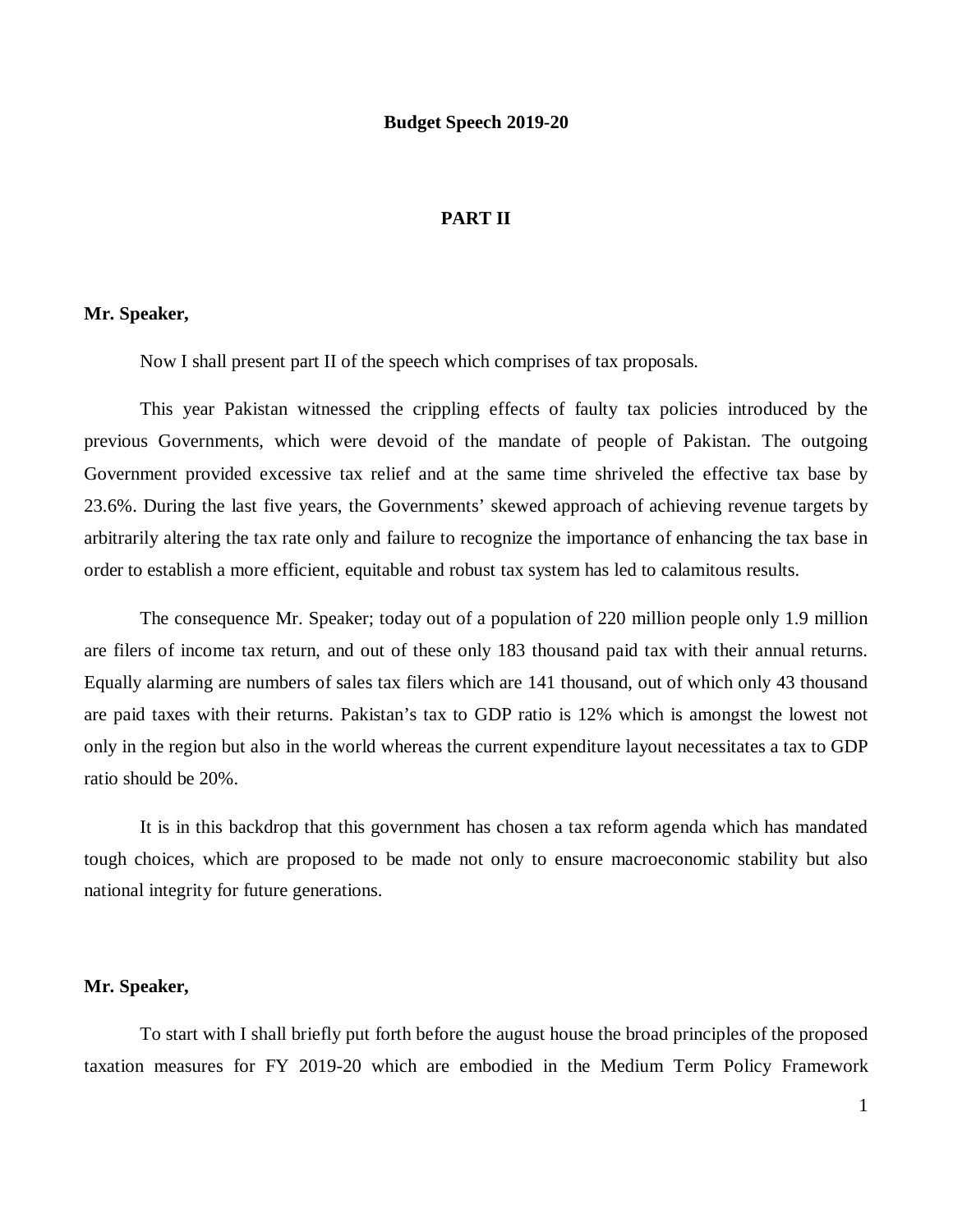envisioned by this government. The framework is pivoted around bridging the tax gap in revenue collection and actual potential in medium term. Pakistan's tax expenditure has been estimated at Rs. 972.4 for fiscal year 2018-2019. This expenditure is a consequence of the multiple tax exemptions and concessions provided to various sectors of economy. Where these exemptions and concessions serve as an incentive on one hand, at the same time they tend to distort market competition and result in forfeiture of a large quantum of tax revenue. Besides enhanced revenue generation, an allied outcome of scaling down these exemptions and concessions would be the broadening of tax net. Two pronged efforts are proposed to be made to minimize the tax gap: (1) phasing out tax exemptions and concessions (2) gradual uniformity in VAT rate and review of special procedures. Our focus shall be to ensure effective and harassment free taxpayer compliance. IT based interface between taxpayer and tax collector shall be introduced to minimize point of contacts between the two by employing virtual platforms. This would reduce the trust deficit between the taxpayer and the tax department and also minimize the cost of tax compliance. Steps are proposed to be taken to reduce the quotient of regression in our tax system by taxation of real income instead of presumptive taxation and by eliminating unnecessary withholding taxes, a natural corollary of which would be visible in Pakistan's ranking on the Ease of Doing Business Index. Documentation of economy shall be the main thrust in upcoming years to broaden the tax base by the extensive use of data analytics of the data bases existing with government organizations and by generating pre populated returns.

The Government introduced a reform package by promulgating the Assets Declaration Ordinance, 2019 to allow the non-documented economy's inclusion into the taxation system and serve the purposes of economic revival and growth by encouraging a tax compliant country.

#### **Mr. Speaker,**

Now I shall place before the House relief and tax measures that are proposed to be introduced in the current Budget starting with the Customs Duty.

## **Customs**

(1) In the past, due to lower revenues from domestic taxes, customs tariffs were harshly used to enhance revenues from imports. At present, Pakistan has the highest average customs tariffs and import stage revenues in the region. While the revenues from imports increased steeply, costs of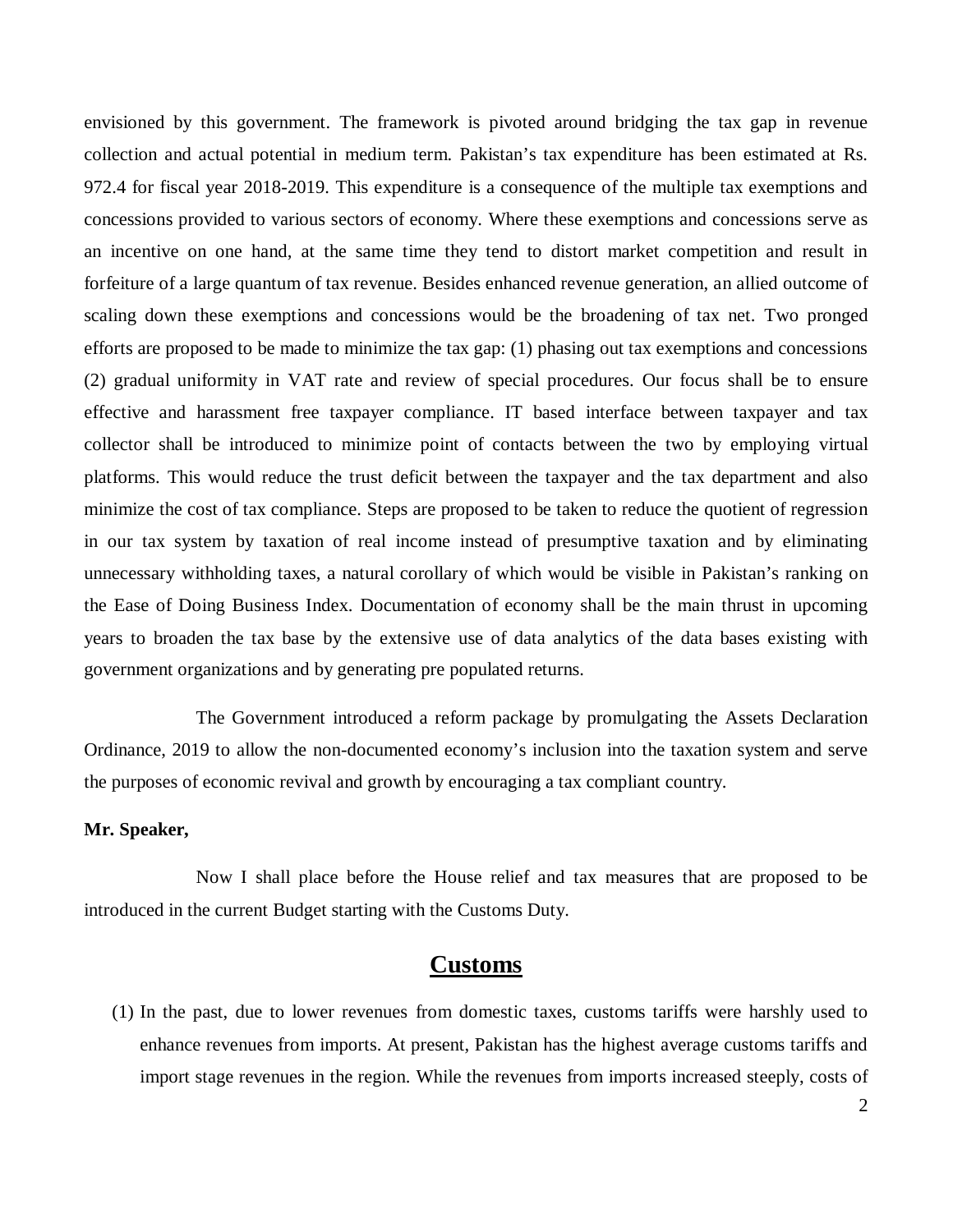imported raw materials and intermediary goods also increased, negatively impacting competitiveness of both domestic and export industries. The government strongly believes that customs tariffs rationalization is a key requirement to boost exports and domestic manufacturing. For this purpose, duty on more than 1600 tariff lines, being raw materials and intermediaries in principle, is being exempted in this budget. This measure will cause a revenue loss of around Rs. 20 billion but much higher gains are expected in return from industrial growth. The government is finalizing a customs tariff reforms plan which will be implemented in phased manner.

- (2) Textile sector is important, and government's policy is to support this sector with exemption of duty on various accessories and parts of textile machinery. Similarly, duty on Elastomeric yarn and non-woven fabric is to be reduced.
- (3) Paper plays a very important role in country's education sector as its prices affect overall cost of education. Basic raw material for paper production i.e. wood pulp and paper scrap, may be exempted from customs duty and duty on different types of paper may be reduced from 20% to 16%. This will reduce prices of paper and books in the country and encourage printing industry. Special considerations are being given for Quran publication.
- (4) To promote non-traditional exports, duty on some of the inputs of wooden furniture and razor manufacturing may also be reduced, from 3% to 0% on wood and from 11% to 3% on wooden veneering panels to save local forests and to encourage furniture manufacturers. Decrease in duty from 11% to 5% on steel strip for razor exporters is also being proposed.
- (5) To reduce input costs of domestic home appliance industry, printing plate industry, solar panel assemblers and chemical industry, duties on their inputs like parts/components of home appliance, aluminum plates, metal surface agents and Ascetic acid may also be reduced. In order to encourage investment in large scale manufacturing, exemption of duty is also being proposed on import of plant & machinery for setting up Hydrocracker plants for oil refining.
- (6) Prohibitive regulatory duties to save forex reserves succeeded in creating import compression but some of these items shifted to transit trade and were smuggled back. It is proposed that duty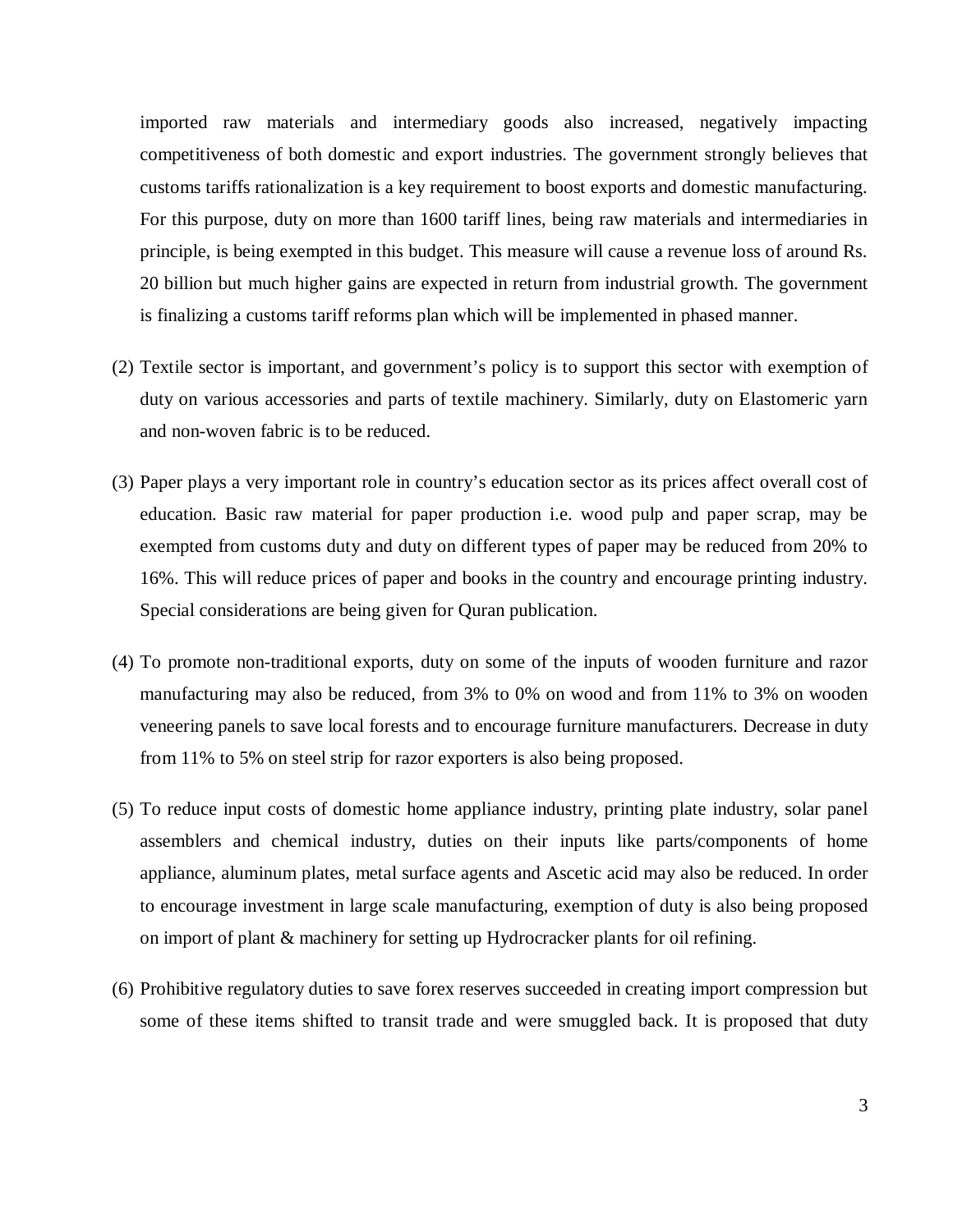structure on tyres, varnishes and food preparations for food industry may be rationalized to discourage their shifting to smuggling and realize the lost revenues on this account.

- (7) Increasing costs of living has made the life of common man very difficult. To reduce cost of medicines for general public, 19 items of raw materials and essential items of medicinal use are being proposed to be exempted from 3% import duties. Similarly, medicines for rare diseases like Wilson's disease and Cystinosis disease are proposed to be exempted from import duties. Hemodialyzer is used in hydrolysis equipment for patients suffering from kidney failure. It is proposed that its raw materials and components may be allowed duty free import for local manufacturers.
- (8) To promote exports different export facilitation schemes are being simplified and automated to minimize human interaction and expedite processing in a transparent manner. It is pertinent to mention that during first eleven (11) months of the current fiscal year, duty free concessions worth more than Rs. 124 billion were allowed on the imports of inputs and raw materials by the prospective exporters under different Export Facilitation Schemes. In order to further reduce time lag for exporters, their input/ output ratios are being proposed to be accepted provisionally subject to final determination, without causing any delay in fulfilling export orders.
- (9) One administrative tier is being reduced by making the Additional Collector as regulatory authority of certain export facilitation schemes. At present, plant, machinery and equipment, brought duty free under different export facilitation schemes, cannot be disposed off without payment of duty/taxes before ten (10) years of their import. In order to encourage exporters to upgrade to new machinery and technology, it is being proposed that this period may be reduced to five (5) years. For disposal before five years, the option to pay duty and taxes at different depreciated rates is also being proposed.
- (10) Money laundering is a menace and source of bad publicity and economic cost, a completely new regime is being proposed to curb the practice of trade-based money laundering. A new separate Directorate of Cross Border Currency Movement has also been established for focused enforcement against money laundering and currency smuggling to reflect Pakistan's commitment towards fulfilling FATF's action plan. In order to further strengthen drive against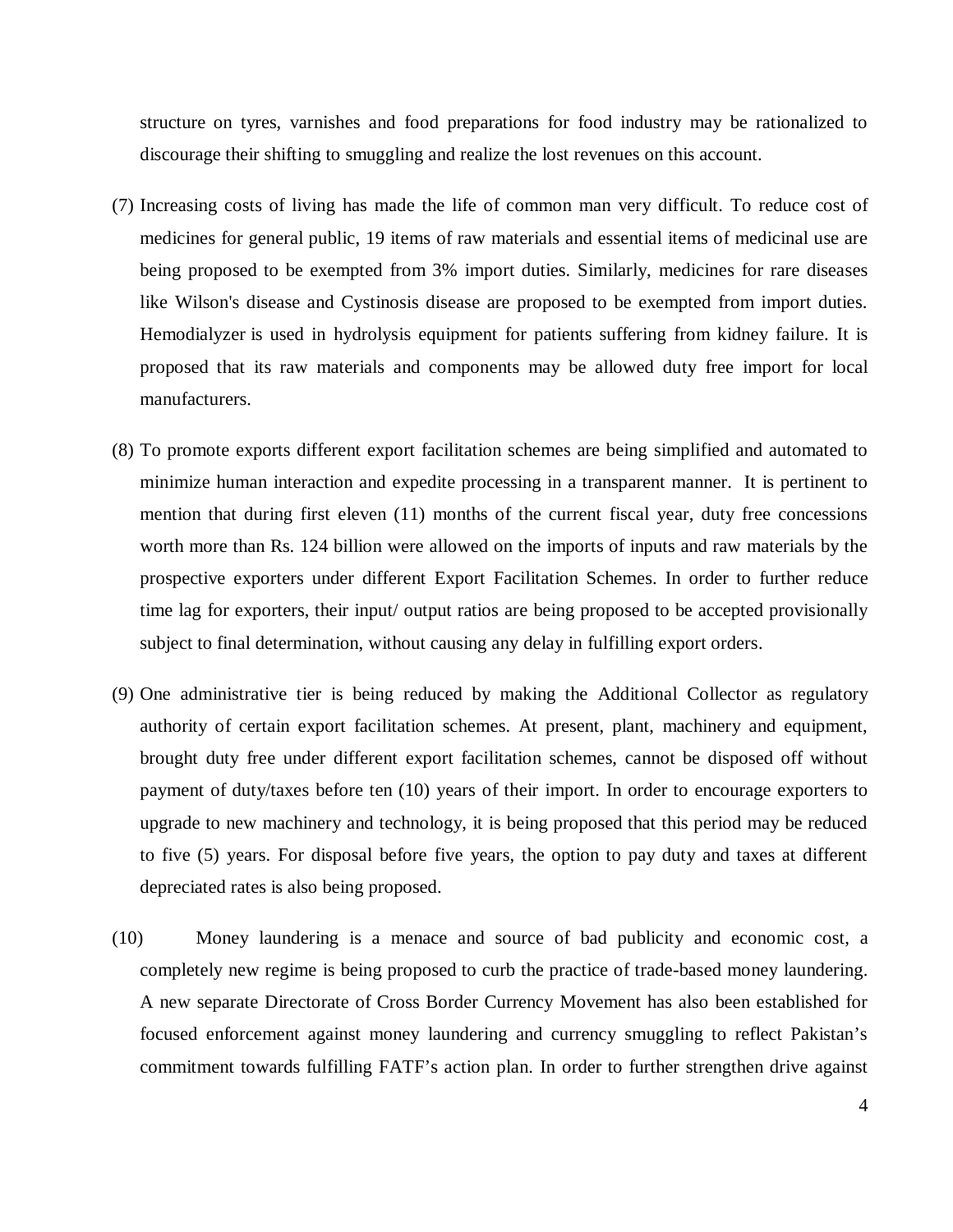smuggling in the border areas, separate preventive collectorates have been established in Karachi, Peshawar and Quetta.

- (11) Pakistan customs, like other modern customs administrations, has been using risk management system to expeditiously clear cargo through an automated system. In order to provide a more comprehensive legal cover to the use of risk management as a tool throughout customs controls, detailed legal provisions are being proposed to be added in the Customs Act.
- (12) The government has to take some tough decisions to meet its expenditures. Realizing the fact that any increase in duty and taxes at import stage is passed on to the consumer, effort has been made to keep revenue measures from import stage at a bare minimum. It is being proposed that the rate of additional customs duty may be enhanced from existing rate of 2% to 4% and 7% on tariff slabs of 16% and 20%, respectively, which in principle, are finished products, including luxury items. Presently, LNG is exempted from customs duty. Since LNG has replaced Furnace oil which was subjected to 7% customs duty, it is being proposed to levy 5% customs duty on the import of LNG.

# **Sales Tax**

#### **Mr. Speaker,**

In the interest of poor people at large the Government has not adopted the easier option of collecting revenue by increasing the general sales tax rate of 17%.

#### **RELIEF MEASURES**

#### **Fixed Sales Tax on Brick Kilns**

Presently, brick kilns are being taxed at standard rate of 17%. It is proposed to decrease the rate of sales tax from 17% to a fixed rate based on location. The industry pertains to rural area, where it is difficult to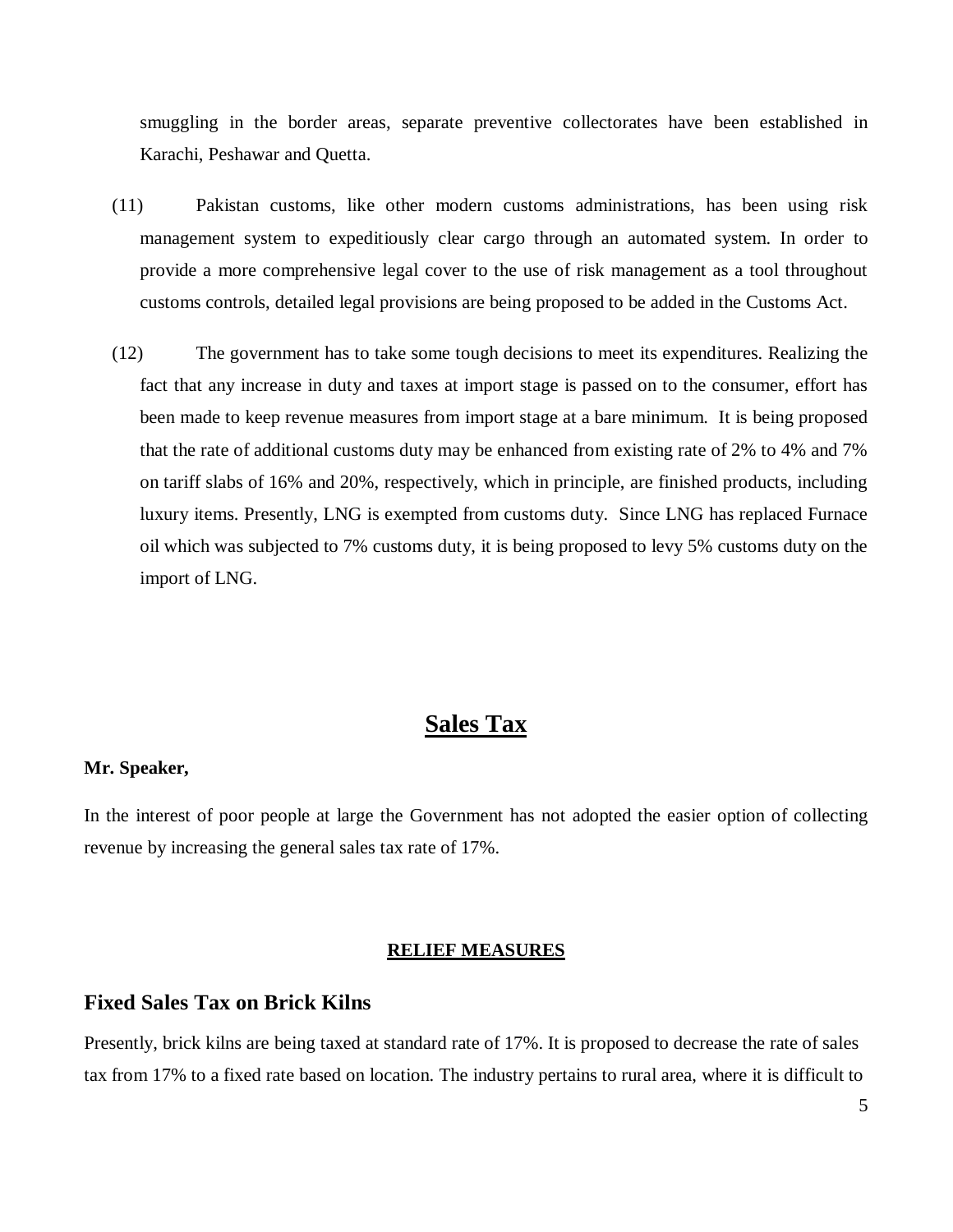fulfil the requirement of documentation. Therefore, this measure shall ensure improved compliance at a lower cost.

## **Reduced Rate of Sales Tax on Food Supplied By Restaurants and Bakeries**

Food related inputs such as meat, vegetables, flour etc are difficult to document and resultantly require increased cost of enforcement. Therefore, in order to encourage compliance at a minimal cost of enforcement for the tax authorities, it is proposed to reduce the sales tax rate from 17% to 7.5% against which input tax adjustment will not be allowed.

### **Reduction of Rate of Sales Tax on Concentrated Milk (Powder)**

Presently, the sales tax regime on various forms of milk powder is not uniform. Similar products are subject to varied tax rates. Therefore in order to remove this anomaly it is proposed to tax both milk and cream, concentrated, and unsweetened / unflavoured at 10% instead of current 17%.

# **Removal Of Bar On Export of PMC and PVC to Afghanistan**

Removal of bar on export of PMC and PVC is proposed by zero rating export of these items to Afghanistan and Central Asian Republics. This measure would encourage local manufacturing of the aforementioned materials in the country and at the same time shall also promote exports.

# **Reforming Extra Tax Regime**

Currently extra tax of 2%, in addition to standard sales tax, is payable on many items such as electric and gas appliances, foam, confectionary, arms and ammunition, lubricants, batteries, auto parts, tyres / tubes etc. In order to realise full revenue potential it is proposed that these items (auto parts and arms & ammunition) be moved to Third Schedule (retail price taxation) of the Sales Tax Act, 1990. In respect of two remaining items i.e. auto parts and arms & ammunitions, it is proposed to withdraw extra tax on the same to reduce the cost of production of local industry.

### **Expansion of Exemption to Tribal Areas**

After the merger of FATA and PATA exemptions were extended for five years in respect of supplies to promote economic activity. It is proposed to extend exemption to tax on import of industrial raw materials and plant and machinery also. Additionally, exemption is also proposed for supply of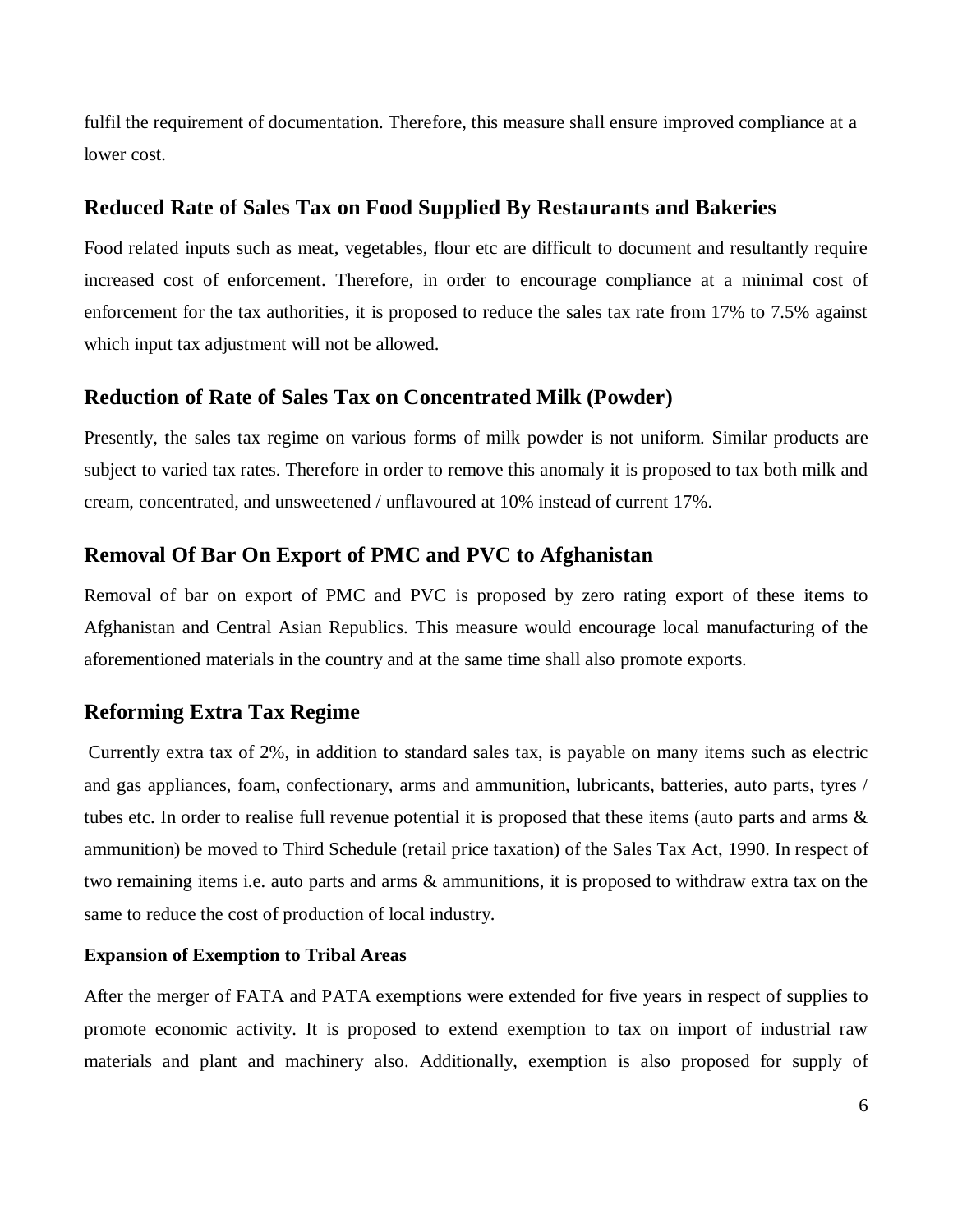electricity to all residential and commercial consumers and to industries set before 31-5-2018 excluding steel and ghee sector in these areas.

#### **Withdrawal of 3% value Addition on Import of Mobile Phones**

Currently commercial imports are subject to 3% value addition tax which has unnecessarily increased the tax burden. Therefore, it is proposed that 3% value addition tax on import of mobile phones maybe withdrawn. This measure would also ensure rationalization of tax on import of mobiles.

### **Reforming 3% Value Addition Tax – Petroleum Products**

Exclusion of VAT is only available on those products imported by OMCs where prices are regulated. It is proposed that exclusion be provided to all Petroleum products like furnace oil, imported by the OMCs.

### **Simplification of Law and Reduction in Rules and Procedures**

Through the years the Sales Tax law has become a complex phenomenon by insertion of multi tiered taxation and subordinate legislation. After thorough study the Special Procedures Rules are being abolished and made part of the Sales Tax Act. All redundant SROs are also being rescinded

#### **REVENUE MEASURES**

### **Streamlining SRO 1125(I)/2011 Regime**

SRO 1125(I)/2011 provides for zero-rate of sales tax on inputs and products of five export-oriented sectors i.e. textile, leather, carpets, sports goods and surgical goods. The objective was to resolve delay in refund payments. However, zero-rating has created loophole and the benefit is being availed by unintended beneficiaries / non-exporters. Reduced rates for finished goods are also harming revenues. To streamline and prevent revenue leakage following measures are proposed:

- SRO 1125 be rescinded, thus restoring standard rate of 17%
- The rate of sales tax on local supplies of finished articles of textile and leather and finished fabric may be raised to 17%. However, retailers opting for real time reporting shall be given a relaxation of rate which shall then be charges @ 15%.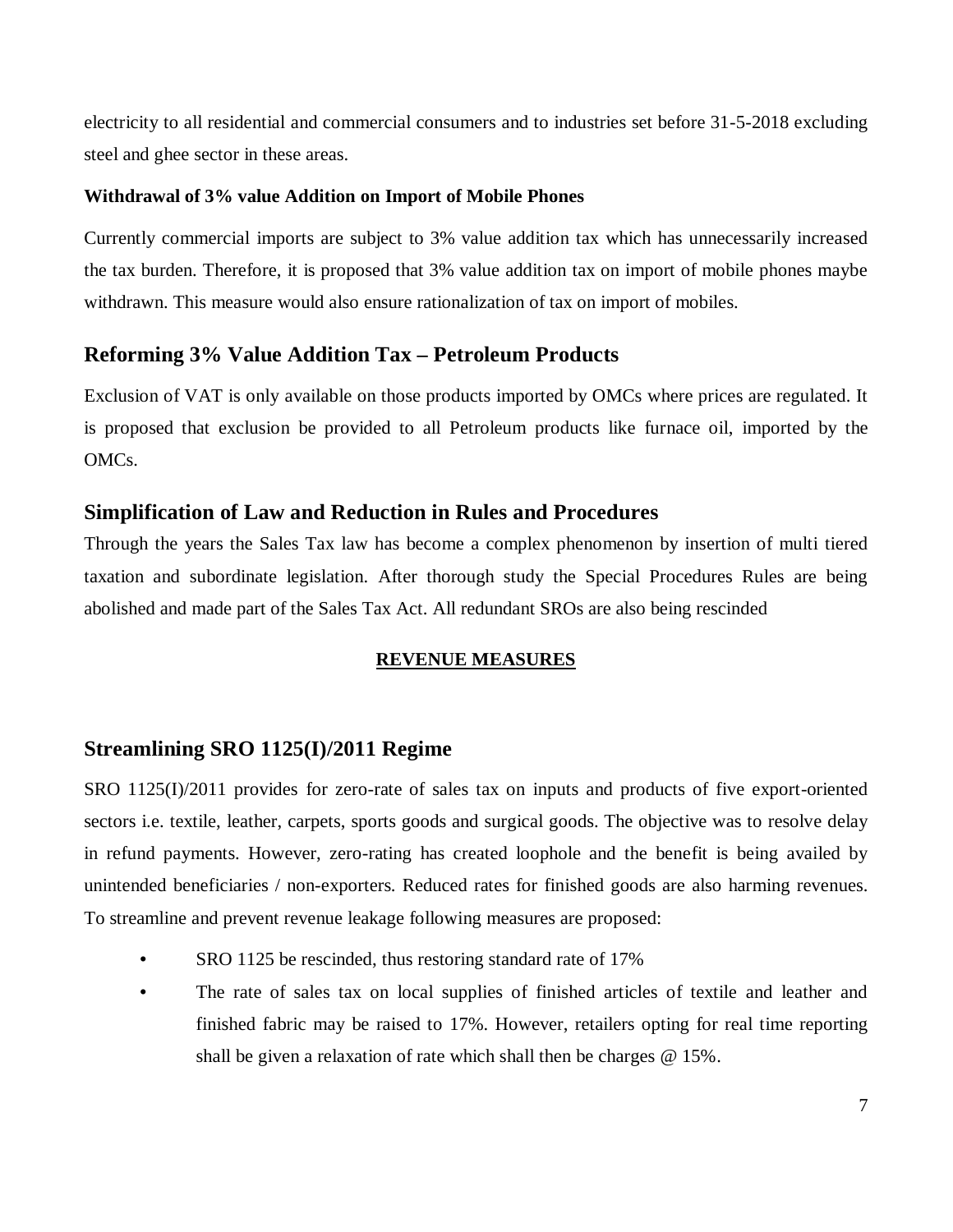- Zero-rating of utilities be withdrawn.
- Refund of sales tax to these sectors be automated, thus ensuring that the sales tax paid on inputs is immediately refunded. Refund Payment Orders (RPOs) shall be immediately sent to SBP for payment.
- Ginned cotton which is presently exempt is proposed to be subjected to reduced rate of 10%

# **Restoration of Normal Regime for Steel Sector**

Currently sales tax from steel sector is collected through electricity bills at Rs. 13 per KWH. Imported scrap used in making billets is subject to sales tax at Rs. 5,600 / MT which is adjustable. For shipbreakers, ships imported for breaking are exempt from payment of sales tax. However, for ship-plates obtained from breaking of ship, sales tax is payable at Rs. 9300 per MT. Further, steel industry set up in tribal areas is exempt from payment of sales tax and steel units in other areas are not able to compete with them. In order to do away with this complex regime and realise the actual revenue potential of this sector, it is proposed:

- 1. The special procedure may be scrapped and these items be brought in normal tax regime.
- 2. Billets, ingots, bars, ship plates and other long profiles may be subjected to FED at 17% in sales tax mode in lieu of sales tax for the reason that there is no exemption from FED for tribal areas.
- 3. Minimum benchmarks are also being set of electricity consumption and production.

# **Increase in Fixed Value of Gas Supplied To CNG Dealers**

Since the deregulation of CNG prices by OGRA, CNG prices have risen. However, tax rates have not be rationalised proportionately. Therefore it is proposed that but government the value for the CNG dealers may be increase in respect of Region I from Rs 64.80 per kg to Rs 74.04 per kg and in respect of Region II from Rs 57.69 per kg to Rs 69.57 per kg.

# **Change in the Retailers Regime**

Retailers have been divided in tiers to pay sales tax .Tier-I retailers: Standard regime or 2% turnover. Tier-II taxed through electricity. Turnover tax is proposed to be abolished .Tier-I retailers shall be linked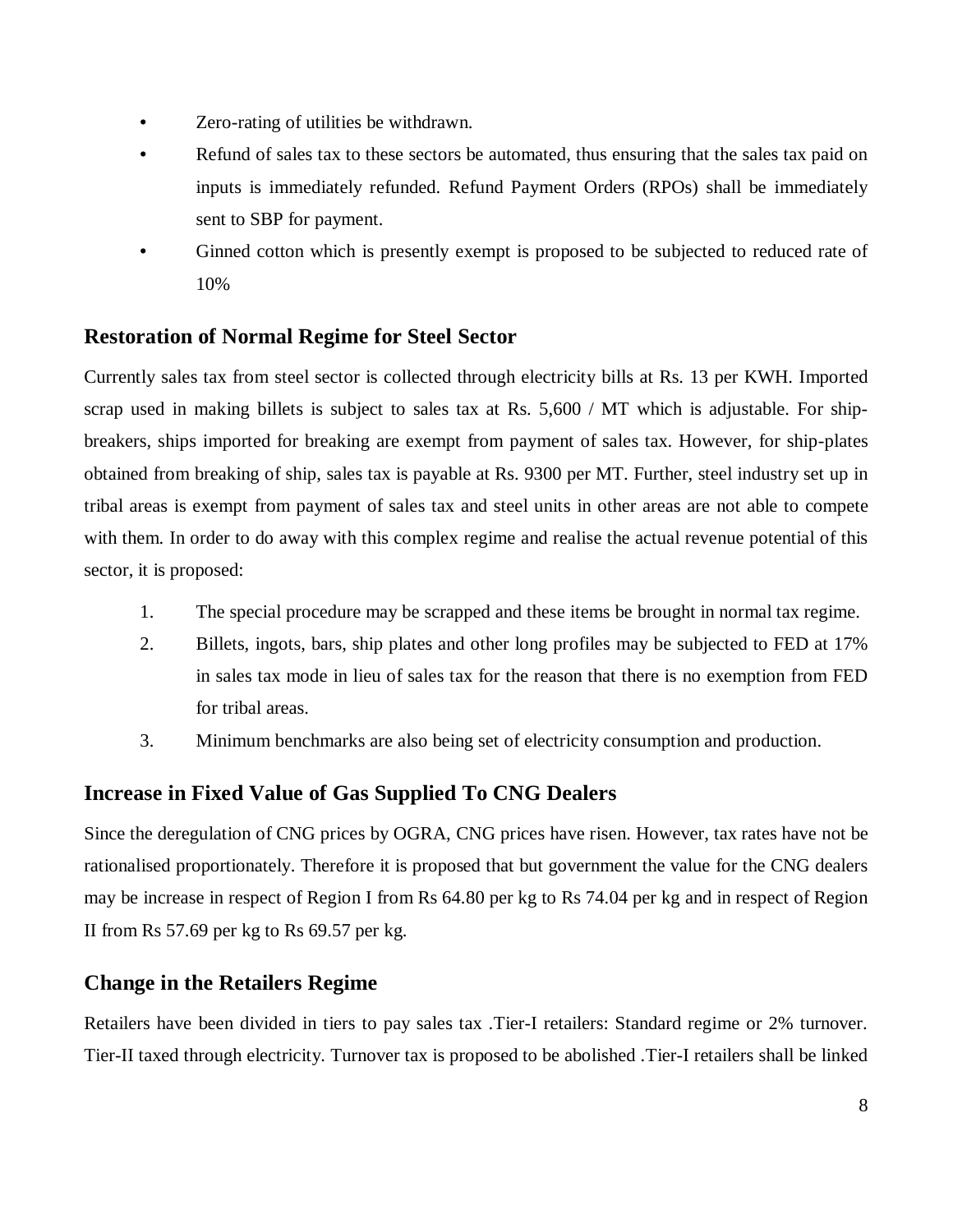with FBR's online system. Incentive to buyers to buy from integrated and demand invoices shall be refund of sales tax up to 5% of the tax amount. Shop with size of 1000 sq ft or more will also be included in Tier-I retailers.

#### **Increase in Rate of Tax on Sugar**

Presently Sugar is subject to sales tax at 8%. This sector has huge economic potential but the tax collection from this sector is Rs 18 billion which is much lower than its actual potential. To minimize this tax gap and to harmonize its rate with other items, it is proposed that the sales tax rate on sugar may be enhanced to 17 %. However, to provide partial relief to the consumer from this rate enhancement, it is proposed that the sugar may be excluded from the items on which further tax at 3% is payable if supplied to unregistered persons. The price increase as a result of this measure is expected @ Rs. 3.60 per kg.

#### **Review of Exemptions under Sixth Schedule**

Following exemptions is proposed to be moved to be withdrawn, thus subjecting these items to 17%, if sold in **retail packing** with **brand name** as the consumers of these goods can bear the burden of taxes:

> Sausages,Meat and similar products of prepared frozen or meat offal including poultry, meat and fish.,fat filled milk, in liquid or powdered form and Cereals and flours , other than those of wheat and meslin, falling in PCT Chapter 11

### **Exemption of Cottage Industry**

Exemption to cottage industry is being grossly misused it is proposed to redefine it to include:

- Not having an industrial gas/electricity connection
- Located in residential area
- Employing not more than 10 labourers working
- Annual turnover is not more than Rs. 2 million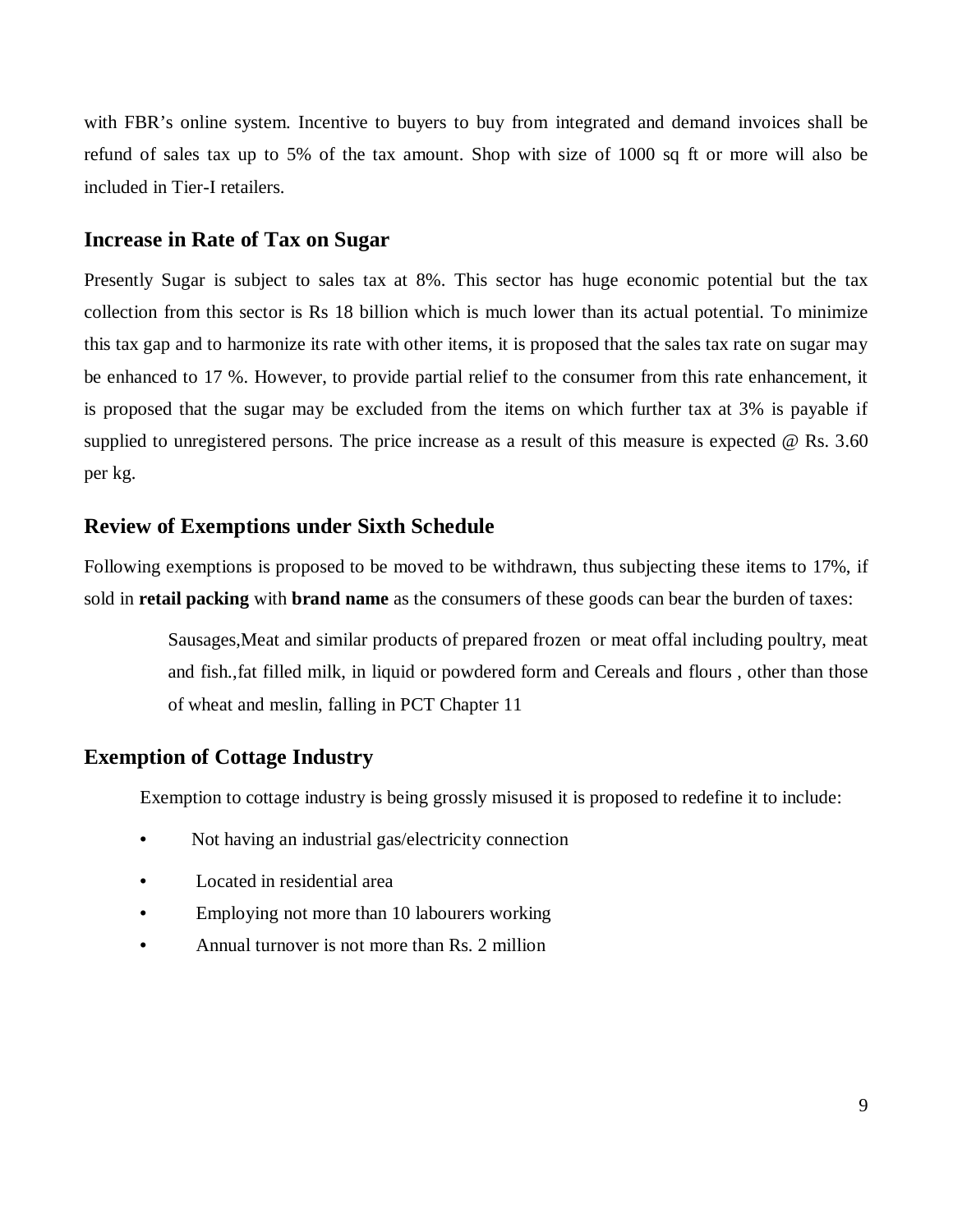# **Insertion of Gold, Silver, Diamond and Jewellery in Eighth Schedule to the Sales Tax Act, 1990 – Reduced Rate**

Based on international best practices and to broaden the tax net, it is proposed to introduce reduced rate/minimal tax rate on gold, silver, diamond and jewellery.

# **Special procedure for Marble Industry**

Rate of tax is Rs 1.25 per unit of electricity. It is proposed to introduce normal regime in this sector.

# **Provisions to Be Added in the ICT Law**

It is proposed that services which have been made liable for tax in the provincial laws and are found absent in the ICT law may be inserted accordingly. Secondly, services which are already liable for FED shall not be inserted in ICT Law to avoid double jeopardy.

# **MEASURES FOR EASE OF DOING BUSINESS**

# **Section 58 of Sales Tax Act, 1990 – Enabling Directors etc to Recover Paid Dues**

This measure shall enable the director or a shareholder to recover the tax paid from the Company also.

# **Simplification of sales tax registration – Ease of Doing Business**

Sales tax registration procedure is being simplified so that contact between the tax collectors and tax payers is almost eliminated and verification be made through NADRA

# **Decreasing the Legislative Burden of Federal Government Cabinet**

On the instructions of the Cabinet Division substantive powers shall remain with Federal Government. Proposals have been prepared to replace the words "Federal Govt" with that of "the Board" or "the Board with the approval of Minister-in-charge" in relation to procedural matters.

# **De-registration and Blacklisting**

Rules related to deregistration are being amended to facilitate the taxpayers. Now during the process of deregistration return filing will not be compulsory.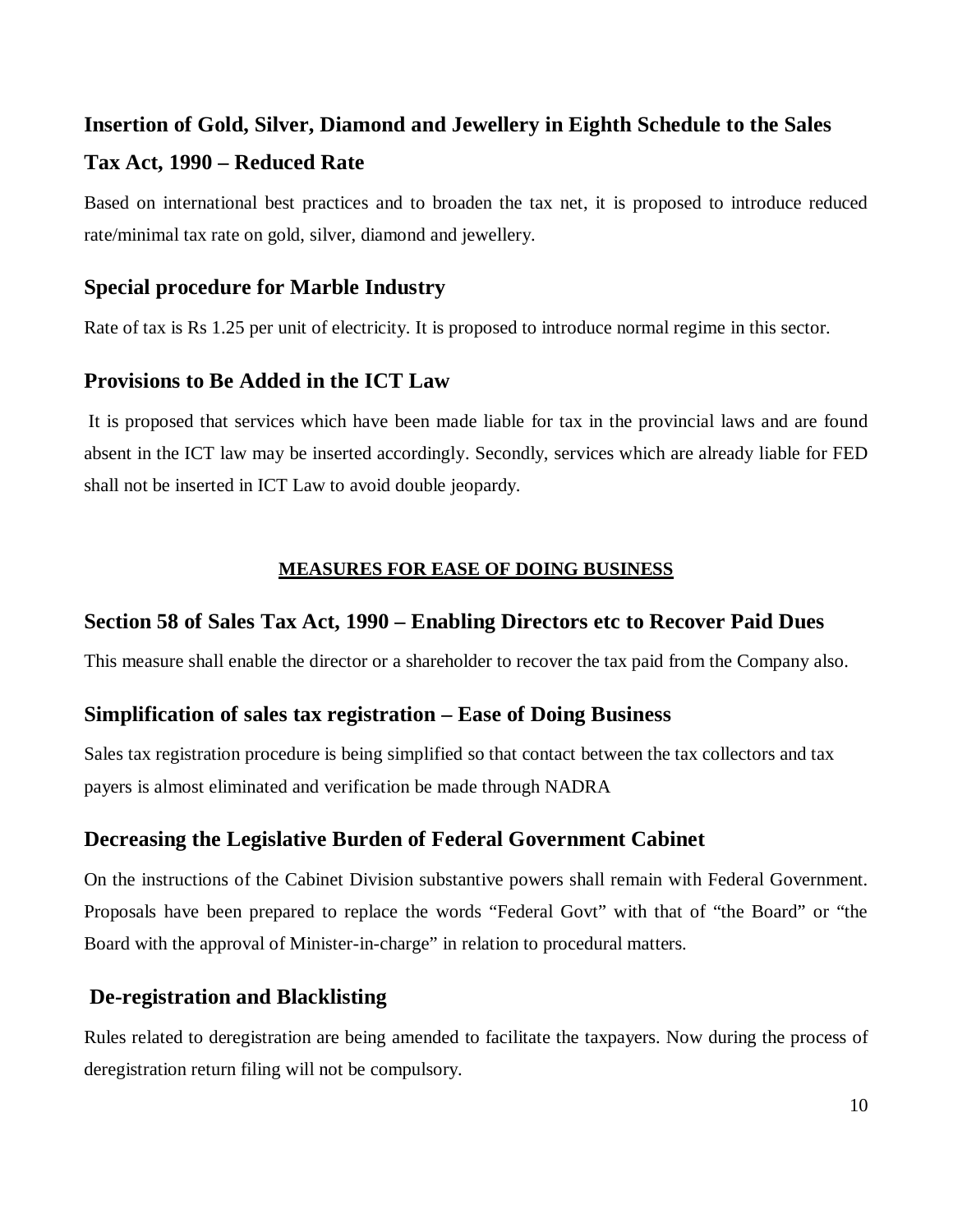# **FEDERAL EXCISE**

### **REVENUE MEASURES**

## **Mr. Speaker,**

Following measures are proposed for Federal Excise Duty:

# **Increase in FED on Aerated Waters**

In order to harmonize the rates of taxes of different items, rate of FED on aerated waters is proposed to be increased from 11.5% to 14%.

# **Restoration of Normal Procedure for / Increase in Fed on Ghee/Cooking Oil**

Vegetable ghee and cooking oil are subject to FED only. Manufacturers only pay Rs1 per kg on value addition and Rs .40 per kg on value addition of edible oilseeds imported. Collection of taxes is very less as compared to its actual potential: Rs. 466 million for their value addition and Rs 42 billion at import stage despite the fact that 27% of edible oil production is local.

It is proposed to increase rate of FED to 17% on edible oils / ghee / cooking oil and do away with Rs. 1 / kg tax in lieu of value addition tax and do away with concessional rates on edible seeds. Ghee cooking / oil which is sold in retail packing under a brand name is proposed to be subject to sales tax at 17% of retail price. It is proposed to restore normal FED regime in sales tax mode under which industry pays FED on actual value addition.

# **FED on Packaged Non-aerated Sugary / Flavoured Juices, Syrups & Squashes**

In view of the health hazards FED proposed to be introduced at rate of 5% of RP.

# **Increase in Federal Excise Duty on Cement**

Cement is chargeable to federal excise duty  $@ 1.5$  per kg. It is proposed to increase federal excise duty on cement to Rs. 2 per kg.

# **FED on LNG**

Increase in FED on import of LNG from Rs. 17.18 per 100 cu. m to Rs. 10 per MMBTU as for local gas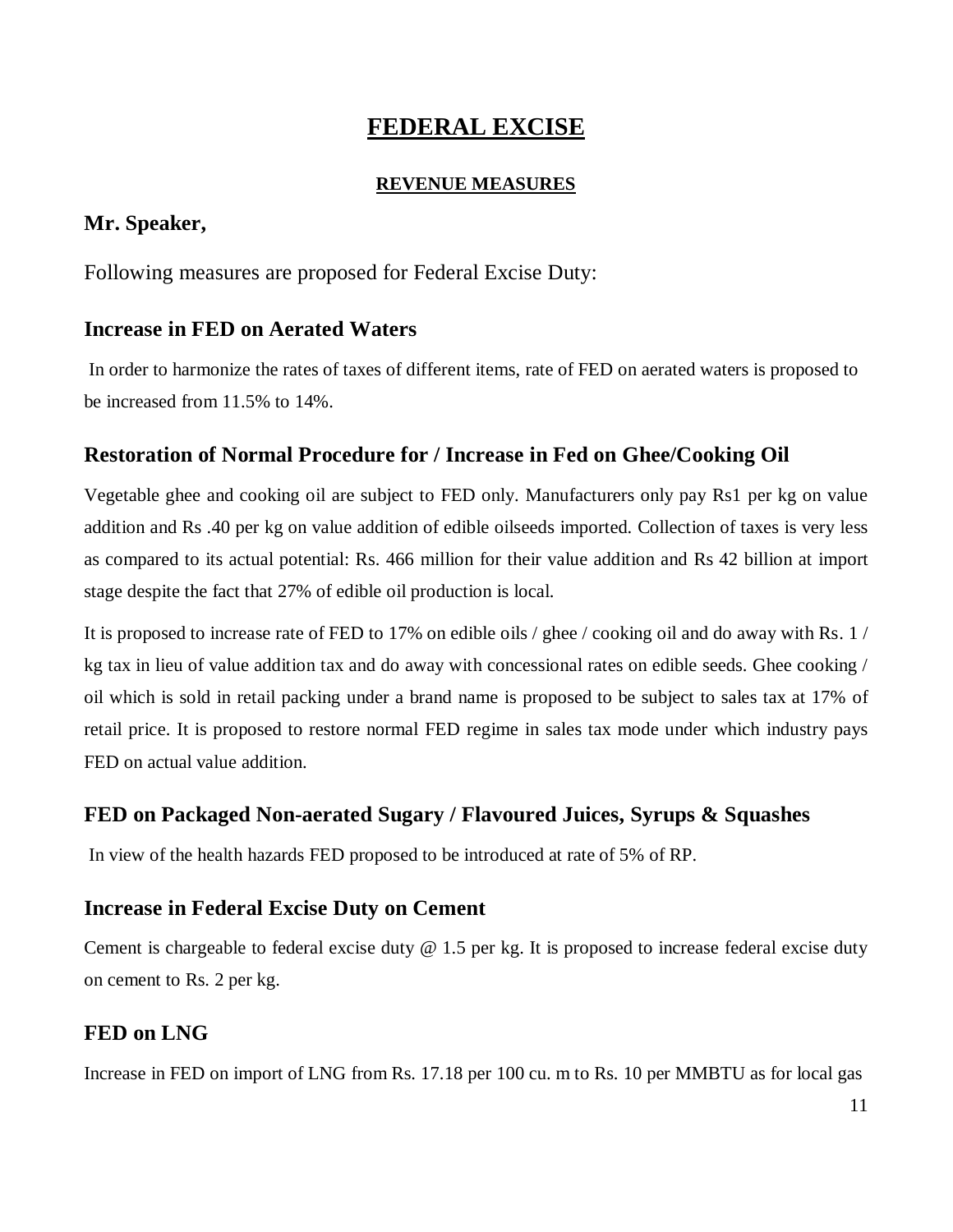#### **FED on Cars**

Through Finance Supplementary Second Amendment Act 2019 FED on cars 1700 cc and above was introduced [@10%.](mailto:@10%.) Now it is proposed to enlarge the scope of FED and following slabs are being introduced as Cars from 0 to 1000cc at 2.5%, Cars from 1001cc to 2000cc at 5% and Cars from 2001cc and above at 7.5 %

#### **Increase in FED on Cigarettes**

FED on cigarettes is levied on fixed rate basis. The rates need to be increased each year to account for increase in prices. FED is proposed to be increased. Traditionally cigarettes are taxed in two slabs but during 2017 a third tier was introduced to attract low priced illicit market which did not yield desired results. The upper slab will be taxed from Rs 4500 per 1000 sticks to Rs 5200 per 1000 sticks. For lower slab the existing two slabs will be merged to Rs 1650 per 1000 sticks

The proposal is to collect Rs 147 billion compared to estimated Rs. 114 billion for 2018-19.

# **Income Tax**

#### **Mr. Speaker,**

International best practices reveal that taxes are the outcome of documentation of economic transactions. The primary theme of this budget is to improve documentation of economy and collect taxes from the people who can afford it instead of collecting taxes from withholding and presumptive tax regime. As you shall observe from various amendments proposed in the law through this Finance Bill, instead of promoting semi legalized culture of evasion of taxes due by being categorized as nonfilers it is being ensured that all persons who are legally required to file return on income should file return of income and pay taxes on taxable income under the law. This is a major and substantial change in the taxation paradigm of this country. We firmly believe that all persons who are required to pay taxes should file return and pay the due taxes. Nevertheless at the same time we do not want to over burden the tax filers. We are introducing very simple automated non-personal basis of filing the return of income. These two complimentary steps will remove primary aberrations in our taxation regime.

Furthermore the corporate rate for companies is not proposed to be increased despite acute budget pressure so as to promote corporatization. It has also been ensured, that in a gradual manner the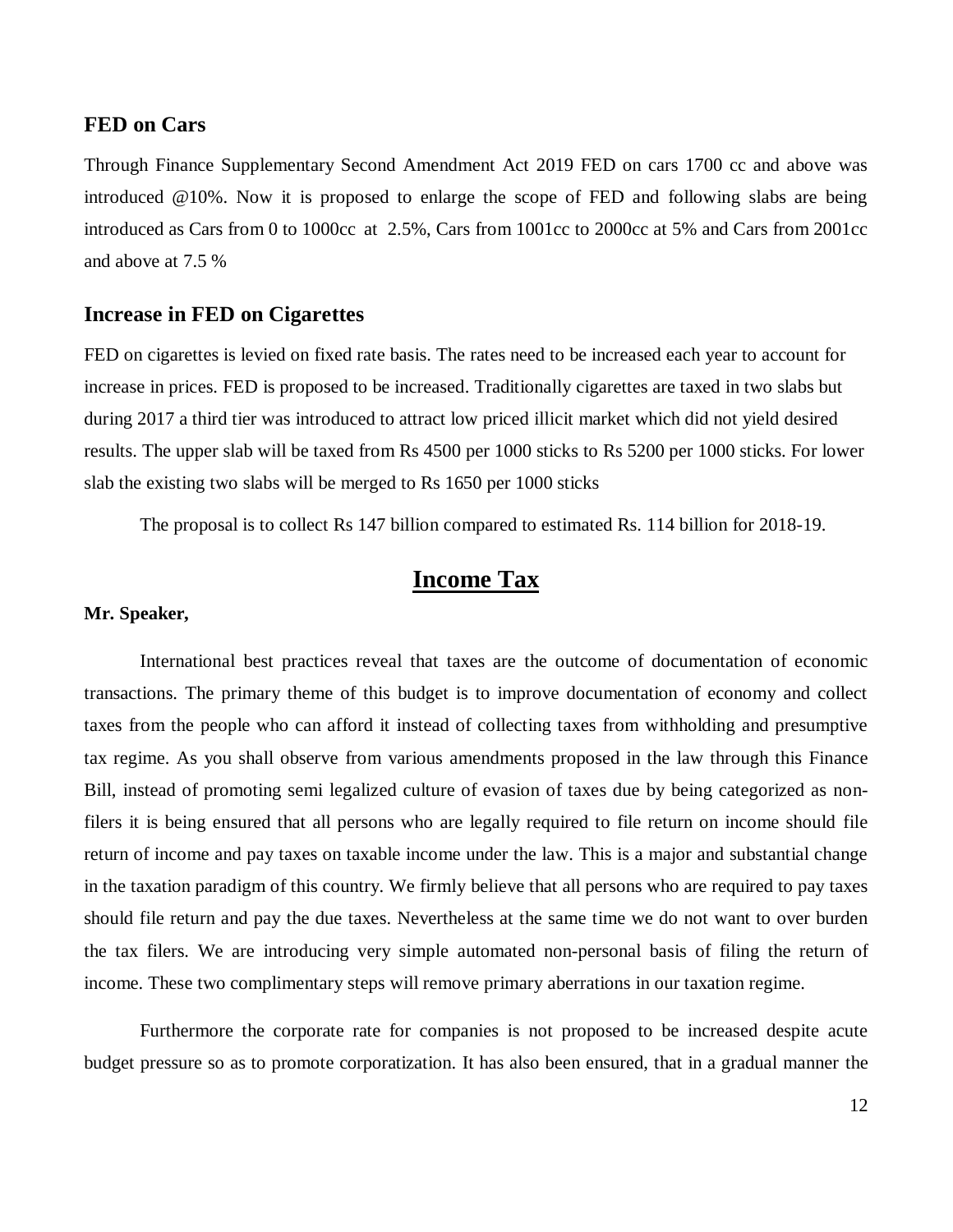rate of tax on disposable income in the hands of businessmen undertaking business within the corporate sector be equal to those undertaking business in non-corporate sector.

#### **RELIEF MEASURES/ EASE OF DOING BUSINESS**

#### **Issuance of Refund Bonds**

In order to facilitate the cash flow constraints of business concerns due to stuck up income tax refunds, an income tax refund bonds may be issued by FBR Refund Settlement Company Limited. FBR will issue a promissory note to FBR Refund Settlement Company Limited incorporating details of refund claimants and the amount of refund payable to each claimant. A similar model has been applied for Sales Tax Refunds in this financial year which has successfully addressed the concerns of business community.

#### **Placement on ATL after Due Date of Filing of Return**

Previous Government has introduced a provision in law which prohibits placing a person's name on the active taxpayers' list if the return is not filed within the due date. Hence, a person who files a return after the due date would still be treated as a non-filer and subjected to higher tax rates which was an injustice and a major hardship case for a person who has filed the return yet taxed as a non-filer. In order to ease the continuation of filing tax returns even after due date, the condition of not placing name on ATL be done away with.

#### **Withdrawal of Restriction on Purchase of Property**

Previous Government has imposed a restriction on registration or transfers of property exceeding rupees five million in the name of a non-filer. It has been observed that the provision of placing restriction on purchase of property has not achieved the desired goal of increasing filers and rather such restriction has been legally challenged in Courts of law on the point of jurisdiction. Therefore, restrictions placed on purchase of immovable property may be withdrawn.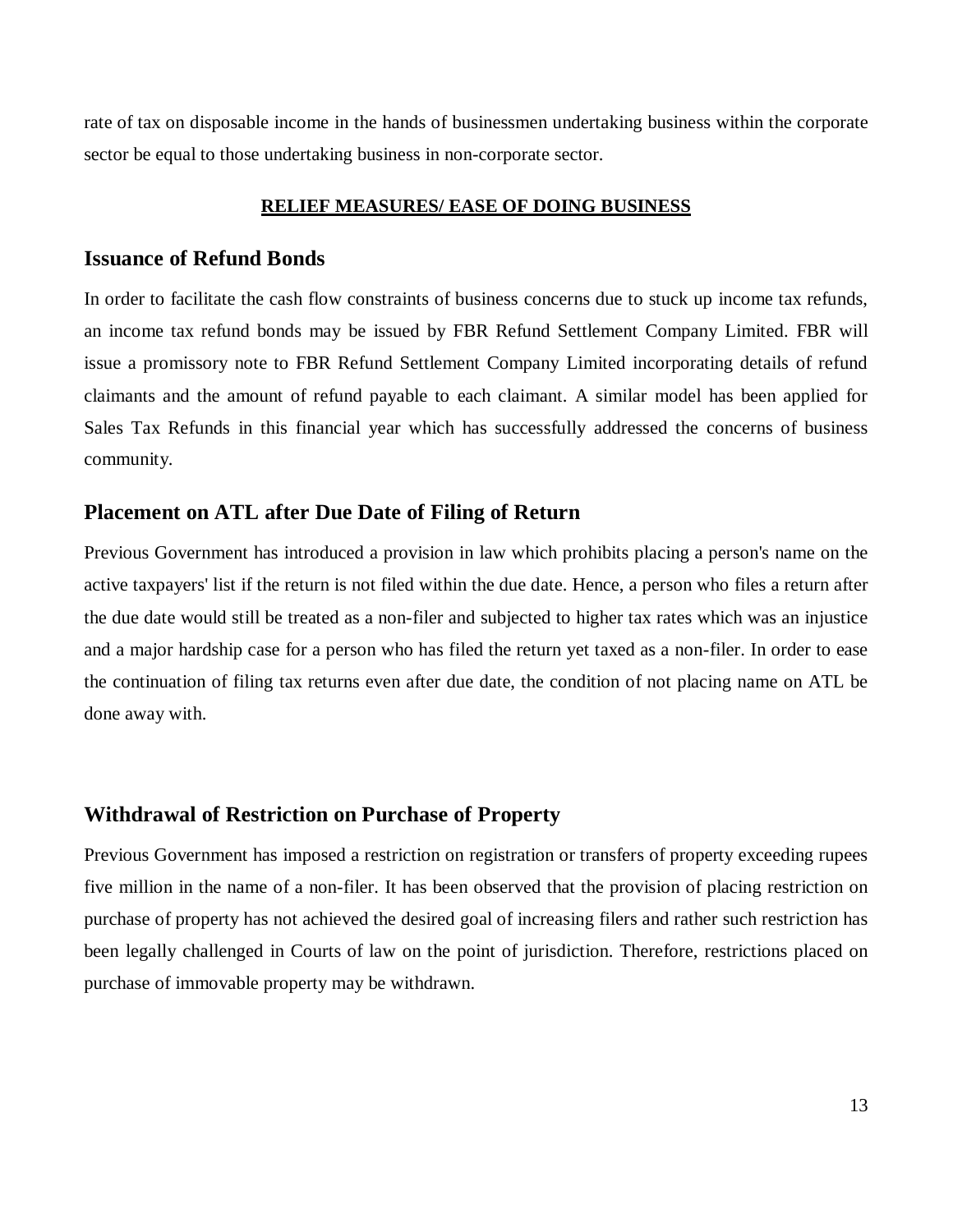#### **Tax Credit for Persons Employing Fresh Graduates**

Keeping in view the Government's policy to create opportunities of employment for fresh graduates a new tax credit for persons employing freshly qualified graduates is proposed to be introduced. Persons employing fresh qualified graduates from universities or institutions recognized by the Higher Education Commission would be given a tax credit equal to the amount of annual salary paid to such graduates. The tax credit shall be deducted from the tax payable by such persons. This tax credit would be in addition to the expenditure claimed by businesses on payment of salary to their employees. Persons, who have graduated after 01 July, 2017 would be treated as fresh graduates for claim of tax credit.

#### **REVENUE MEASURES**

#### **Increase in Tax Rates for Salaried and Non-Salaried Persons**

Tax rates for both salaried and non-salaried persons were drastically reduced in the Finance Act, 2018. Previously, the threshold of taxable income was Rs.400, 000. Through the Finance Act, 2018, the threshold was substantially increased three-fold to Rs.1, 200,000 which has resulted in huge shortfall of approximately Rs.80 Billion in revenue collection. The threshold of taxable income is generally a proportion of the per capita income of a country and such significant increase is unprecedented. It is therefore proposed that the threshold of taxable income may be revised and fixed at Rs.600, 000 for salaried persons and Rs.400, 000 for non-salaried persons.

In the case of salaried individuals deriving income exceeding Rs.600, 000 it is proposed to introduce eleven taxable slabs with progressive tax rates ranging from 5% to 35% .For non-salaried persons deriving income exceeding Rs.400, 000 it is proposed to introduce eight taxable slabs of income with tax rates ranging from 5% to 35%.

# **Freezing Tax Rates for Companies at 29%**

The tax rate for companies was 35% prior to the Finance Act, 2014. The tax rates were reduced from 35% to 30% with one percent decrease every year from the tax year 2014 to the tax year 2018. The tax rate for companies was further intended to be reduced from 30% in tax year 2018 to 25% in tax year 2023 with one percent decrease every year. At present, the tax rate is 29%. As the tax rates have already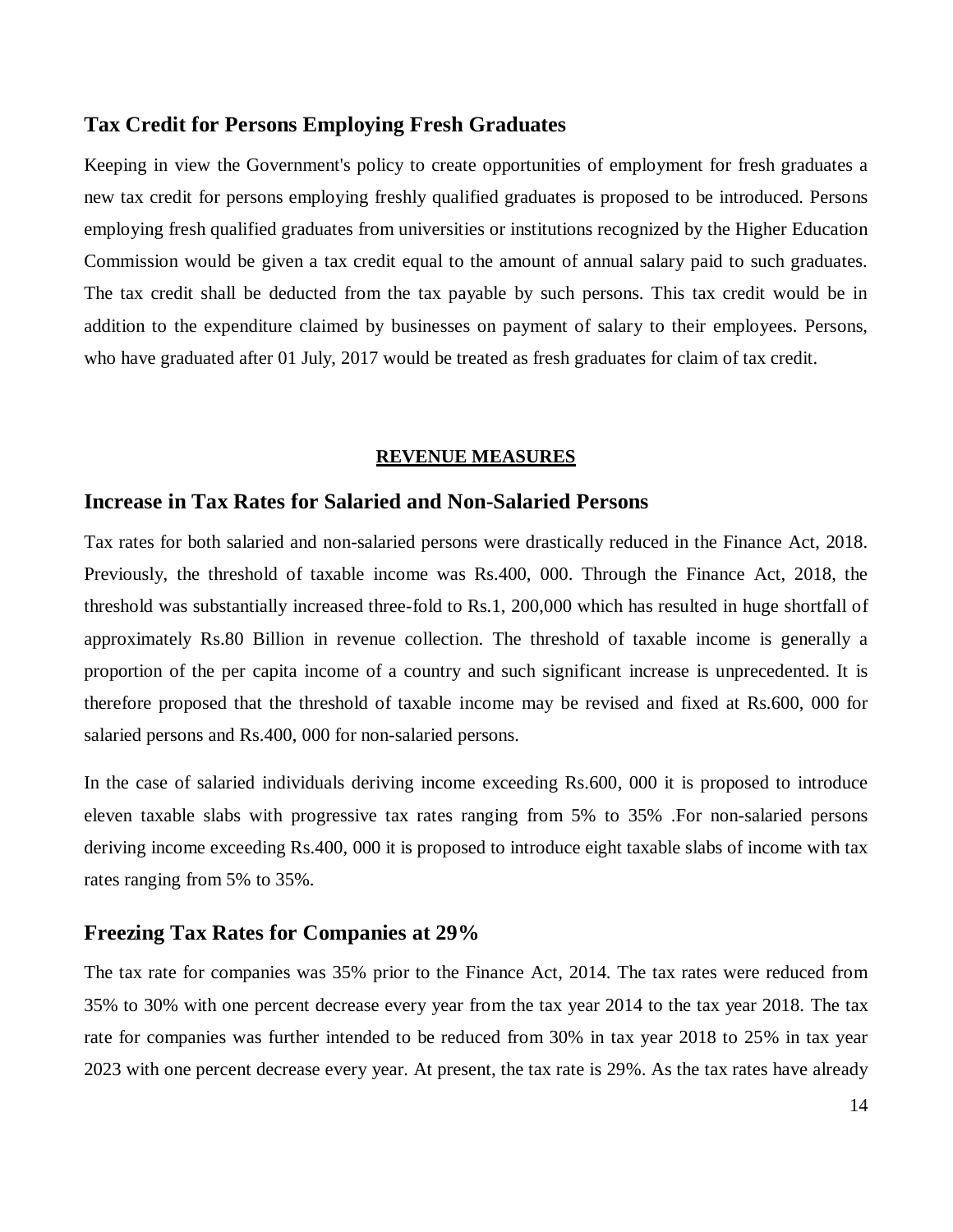been substantially reduced from 35% to 29% in the last six years and considering the prevailing economic conditions, it is proposed that the tax rate for companies may be fixed at 29% for the next two years.

#### **Receipt of Gift to Be Treated As Income**

One of the common methods employed to reconcile wealth acquired through undisclosed sources of income is to explain the source of investment in the form of receipt of gift. In this regard , data analysis has shown that amount of gift as shown in Income Tax Returns exceeds Rs.256 Billion .In order to plug this loophole it is proposed that receipt of gift may be included in the definition of income from other sources. However receipt of gifts from relatives is proposed to be excluded from the purview of this measure.

# **Depreciation and Brought Forward Losses Not To Be Allowed While Computing Income for Super Tax**

Super tax was introduced through the Finance Act, 2015. It is imposed on all banking companies and all other persons deriving income equal to or exceeding Rs.500 million. Brought forward depreciation and business losses are excluded while computing income for calculating liability of super tax. However, such losses are not excluded in the case of banking, insurance, oil and mineral exploration companies. In order to ensure similar tax treatment, it is proposed that same treatment be applied for the aforesaid sectors.

#### **Reduction of Tax Credit and Its Withdrawal after Tax Year 2019**

Presently Industrial undertakings investing any amount in purchase of machinery for extension, expansion, balancing, modernizing & replacement are allowed tax credit equal to ten percent of the purchase price of machinery. This facility of tax credit was introduced through the Finance Act, 2010 and was available up to 30th day of June, 2015. Although the facility has already consumed its utility yet it has been extended further till 2021 by the previous Government. Analysis of data indicates that this tax credit has been claimed by well established companies which would have invested even without this tax incentive. It is therefore proposed that the said tax credit may be allowed to those companies which purchase and install plant & machinery up to 30th June, 2019.Further,for the tax year 2019, it is proposed that the tax credit may be reduced from 10% to 5% of the purchase value of machinery. The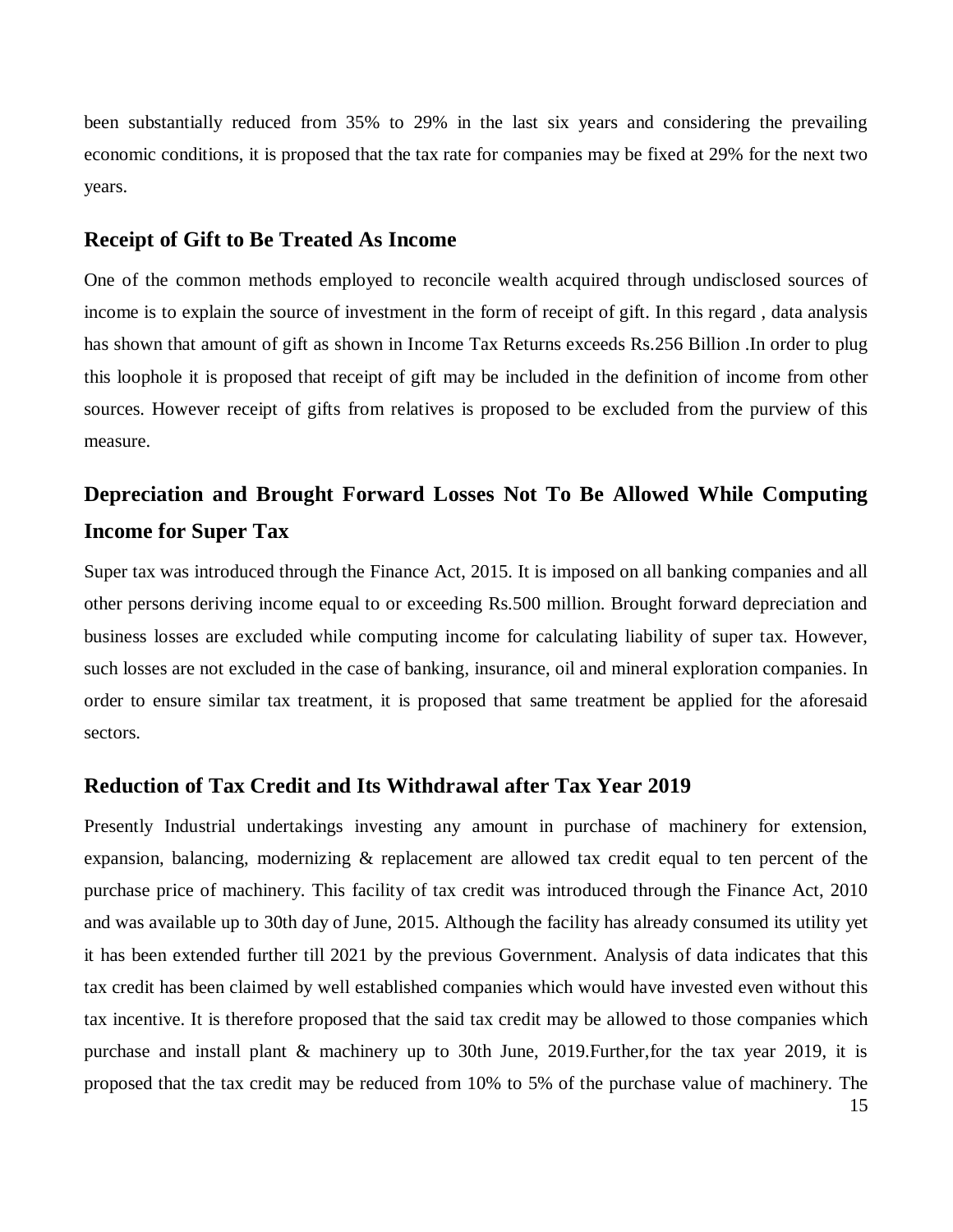facility is proposed to be discontinued after that. However, brought forward adjustment of the credit shall continue and initial depreciation shall also be available.

# **Withholding Tax on Domestic Royalty**

Withholding tax is deducted on any payment of royalty to a non-resident person. However, there is no such withholding tax in case of payment of royalty to a resident person. Now there is a growth in local entities which are also deriving income from royalty but the true potential of such persons cannot be gauged. In order to provide a level playing field it is proposed that withholding tax at the rate of 15% of the gross amount of royalty may be deducted from resident persons.

### **Streamlining Tax Regime for Real Estate Sector**

- At present capital gain on immovable properties is separately taxed on the basis of holding period of property. It is proposed that income from capital gains may also be taxed under normal tax regime at normal tax rates. It is therefore proposed that;
	- 1. Income from capital gains on open plots is proposed to be taxed at 100% where the open plot is sold within one year and for period up to ten years. Income from capital gains on constructed property is also proposed to be taxed on similar lines when sold within period of five years.
	- 2. In case a property is sold within one year it shall be taxed as normal income
	- 3. Tax shall be charged on 3/4rth of the income if the same property is sold after one year.
- At present if a purchaser of an immovable property pay 3% tax on the difference between the DC value and FBR value of property than he is not required to explain the source of investment on the said differential amount. This is a permanent tool for whitening of undeclared money which is against the international tax norms. Therefore it is proposed to withdraw the tax at the rate of 3% on differential amount.
- FBR had introduced valuation tables of immovable properties in major cities. The rates notified by the Board are still considerably lower than actual market value. It is therefore intended that FBR rates of immovable properties would be taken closer to or about 85% of actual market value. As the increase in FBR values of immovable property is going to increase the incidence of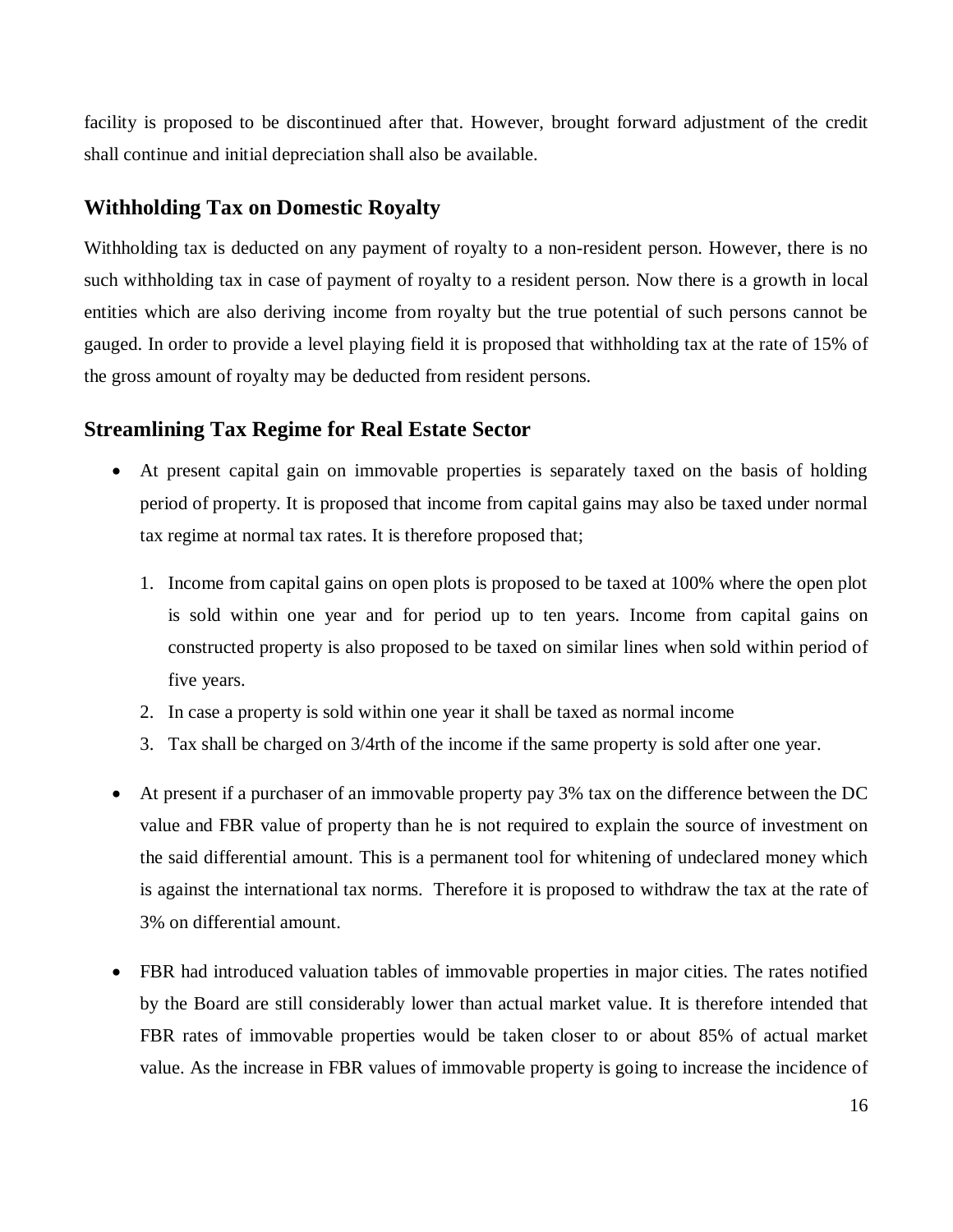tax on genuine buyers and sellers, it is proposed that rate of withholding tax on purchase of immovable property may be reduced from 2% to 1%.

 At present, withholding tax on purchase of property is attracted only if the value of property is more than four million rupees. There is a tendency to avoid this tax by breaking the transaction into amounts less than rupees four million whereas the actual value of property is more than four million. In order to stop the misuse of this threshold, the withholding tax on purchase is proposed to be collected irrespective of the value of property.

# **Taxation, Assessment and Filing of Returns of Persons Not Appearing On the Active Taxpayers List**

The concept of making the cost of doing business higher for non-filers were first introduced through the Finance Act, 2014 and separate and higher rates for non-filers were prescribed. However, it was misconstrued that a non-filer may still choose to not file income tax return and thereby forego the higher tax collected. Although the measure was meant to increase the number of filers yet over time the focus shifted to raising additional revenue from this measure. Further, persons who were not required to file their return or who had just started their business were also required to file return to save them from higher tax collection.

In order to remove the misperception that non-filers can go scot free by just paying higher tax and also to remove certain anomalies, the concept of "non-filer" is proposed to be done away with. Instead, a new scheme which focuses on persons whose names are not appearing on the active taxpayers' list [ATL] is proposed to be introduced. The scheme is a major paradigm shift from the erstwhile non-filer higher tax regime in that it not just penalizes those not appearing on the ATL but also introduces an effective mechanism for enforcing returns from such persons. In this regard, a new schedule titled "The Tenth Schedule" is proposed to be introduced in law which envisages the entire path to be adopted by the Inland Revenue Department to enforce returns from persons who undergo financial transactions yet choose not to file their returns of income.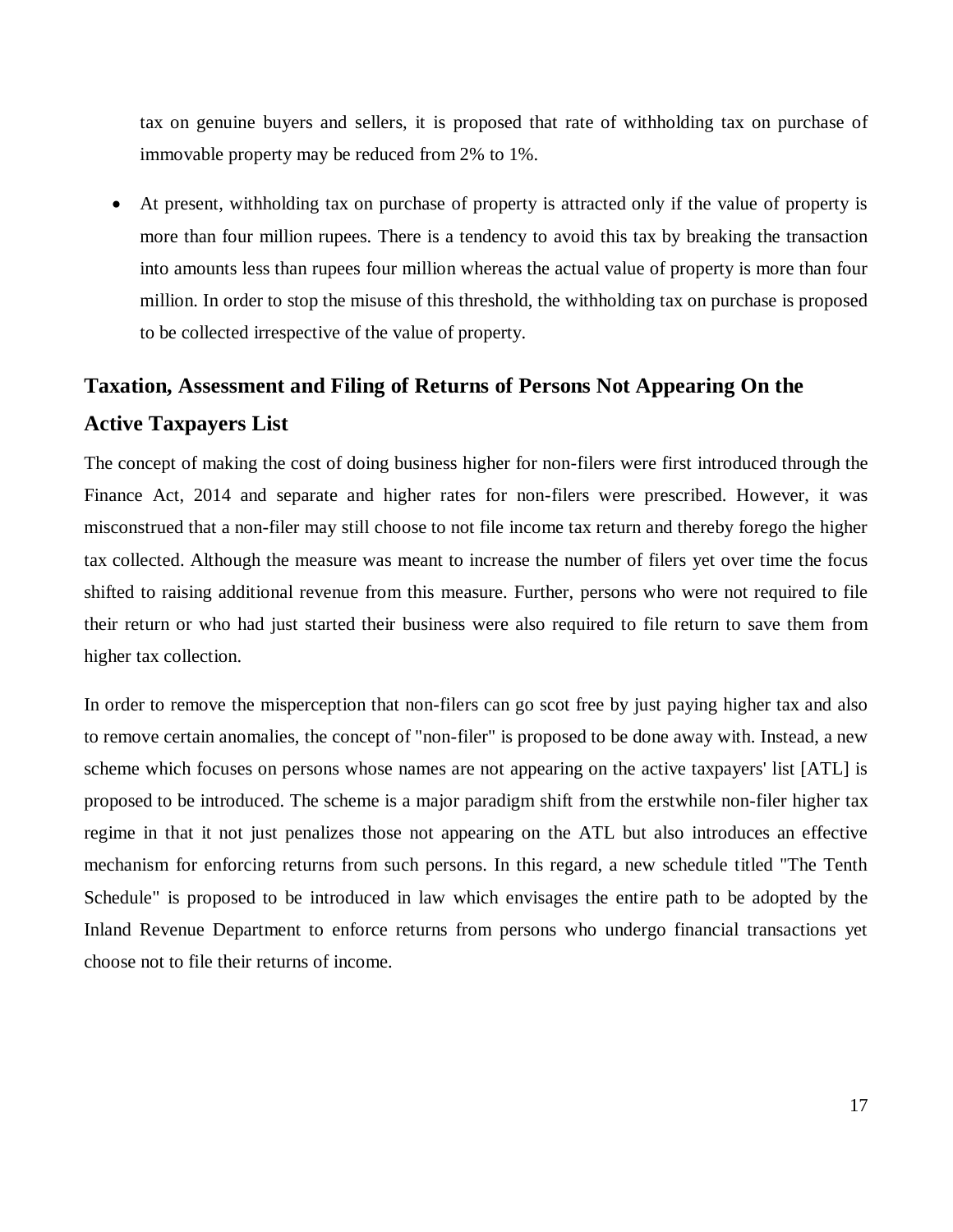### **Changing Final Tax into Minimum Tax Regime for Certain Persons**

Persons involved in certain transactions are not required to pay tax on their actual profit. Instead, the tax collected or deducted on these transactions is treated as their final tax liability. As the tax deducted is final tax, such persons are saved from scrutiny of audit. At present, final tax regime is available for commercial importers, exporters, commercial suppliers of goods, contractors, persons earning income from prizes and winnings, sellers of petroleum products, persons deriving brokerage or commission income and persons earning income from CNG stations. In order to tap the actual tax potential, the tax collected or deducted from these transactions is proposed to be treated as minimum tax except for exporters, prizes and winnings and sellers of petroleum products. This is a step towards gradual phasing out of Final Tax Regime.

#### **Tax Rates for Persons Earning Dividend Income**

Dividend income is separately taxed and it is not made part of income under normal tax regime. The general rate of dividend income is 15% which is quite low considering that no expenses are incurred in deriving dividend income. Presently dividend income is taxed at lower rates because of the fact that companies have already suffered full rate taxation. However, there are companies which are either exempt or don't pay any tax because of tax credits and allowances available to them.

Therefore it is proposed that the dividend income from such companies may be taxed at 25% as opposed to the general rate.

### **Withdrawal of Initial Depreciation on Buildings**

Buildings have a normal useful life exceeding approximately thirty years. However, depreciation in buildings is allowed at the rate of 10 percent every year and in the first year, initial depreciation is also allowed at 15 percent. In this way, 25 percent of the total cost of building is claimed as depreciation in first year which is totally against the actual useful life of buildings. It is therefore proposed that initial depreciation allowance on buildings may be withdrawn being in consistent with the total life of buildings.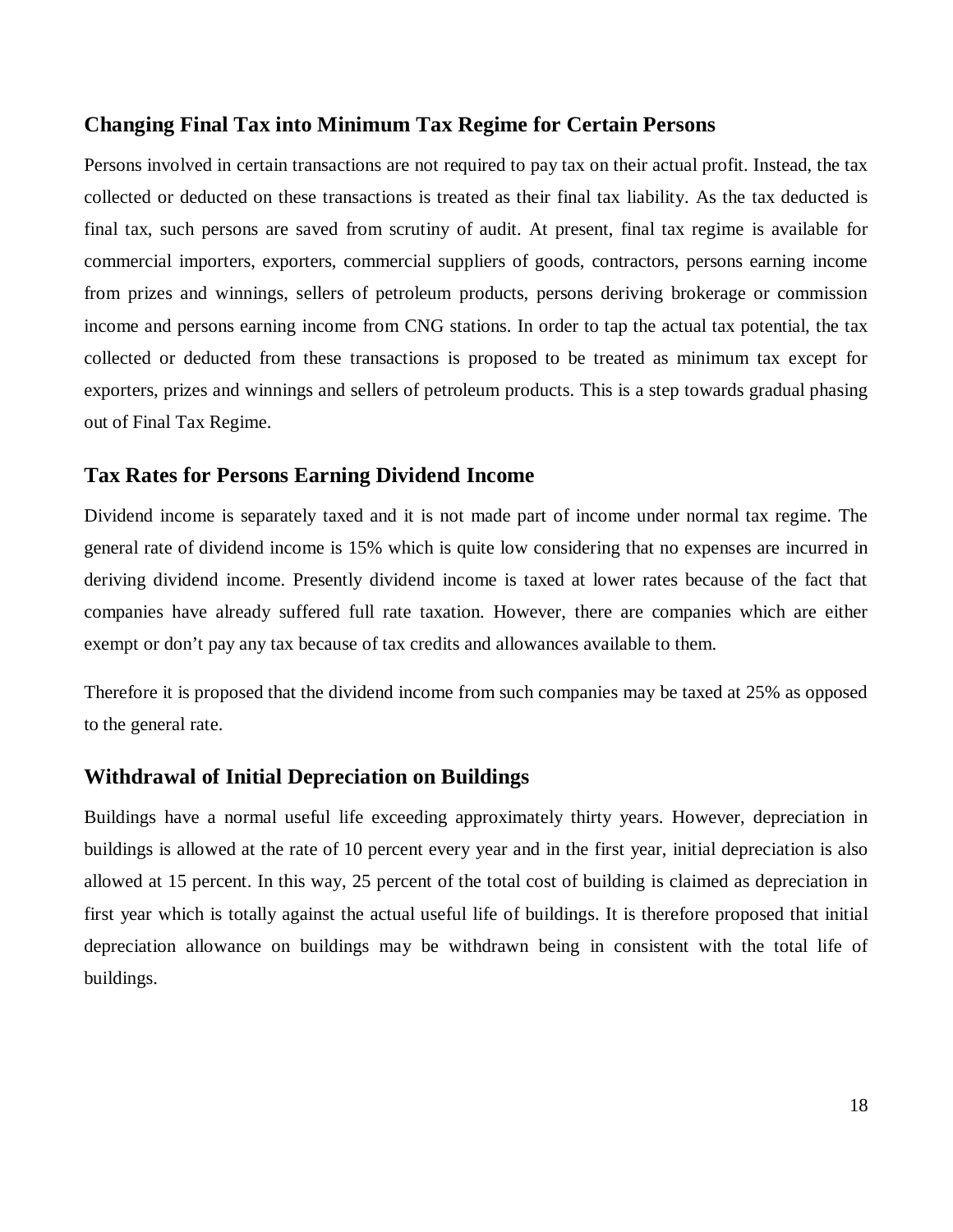### **Taxation of Income from Profit on Debt**

At present, income from profit on debt is separately taxed at the rate of 10%, 12.5% and 15% for profit on debt up to five million, between five to twenty five million and exceeding 25 million respectively. The rate is proposed to be revised as 15%, 17.5% and 20% in respective thresholds of profit.

The rate of withholding on profit on debt is also proposed to be enhanced from 10% to 15%. Further, the separate rates mentioned above would be applicable for profit on debt up to Rs.36 million and for amounts exceeding Rs. 36 million the profit on debt will be made part of the total income and taxed at normal rates.

# **Measures To Avoid Profit Shifting through Dealer**

It has been observed that manufacturers tend to appoint their associates as commission agents/dealers to whom they shift their profit margin in the form of excess commission to avoid their actual tax liability. It is therefore proposed that any amount of commission paid in excess of 0.2 percent of the gross amount of supplies shall be disallowed unless the dealer is registered under the Sales Tax Act, 1990.

# **Reduction in Limit for Not Explaining Source of Investment through Foreign Remittance from Rs.10 Million to Rs.5 Million**

Through the Finance Act, 2018, a limit of Rs.10 million was imposed so that source of unexplained investment up to Rs.10 million could not be probed in case of foreign remittance. As the average workers remittance size is quite low, it is proposed that the threshold may be reduced from Rs.10 million to Rs.5 million for explaining the source of investment through foreign remittance.

# **Plugging Loopholes in Taxation of Banking and Insurance Companies**

Reforms in the present tax regime of banking and insurance sectors are being proposed. This will enable the government to tax the real income of these sectors.

#### **PROCEDURAL MEASURES**

## **Purchase of Property through Banking Instrument**

In order to capture the actual value of a real-estate purchase or sale transaction, it is proposed that persons purchasing immovable property of fair market value greater than rupees five million in the case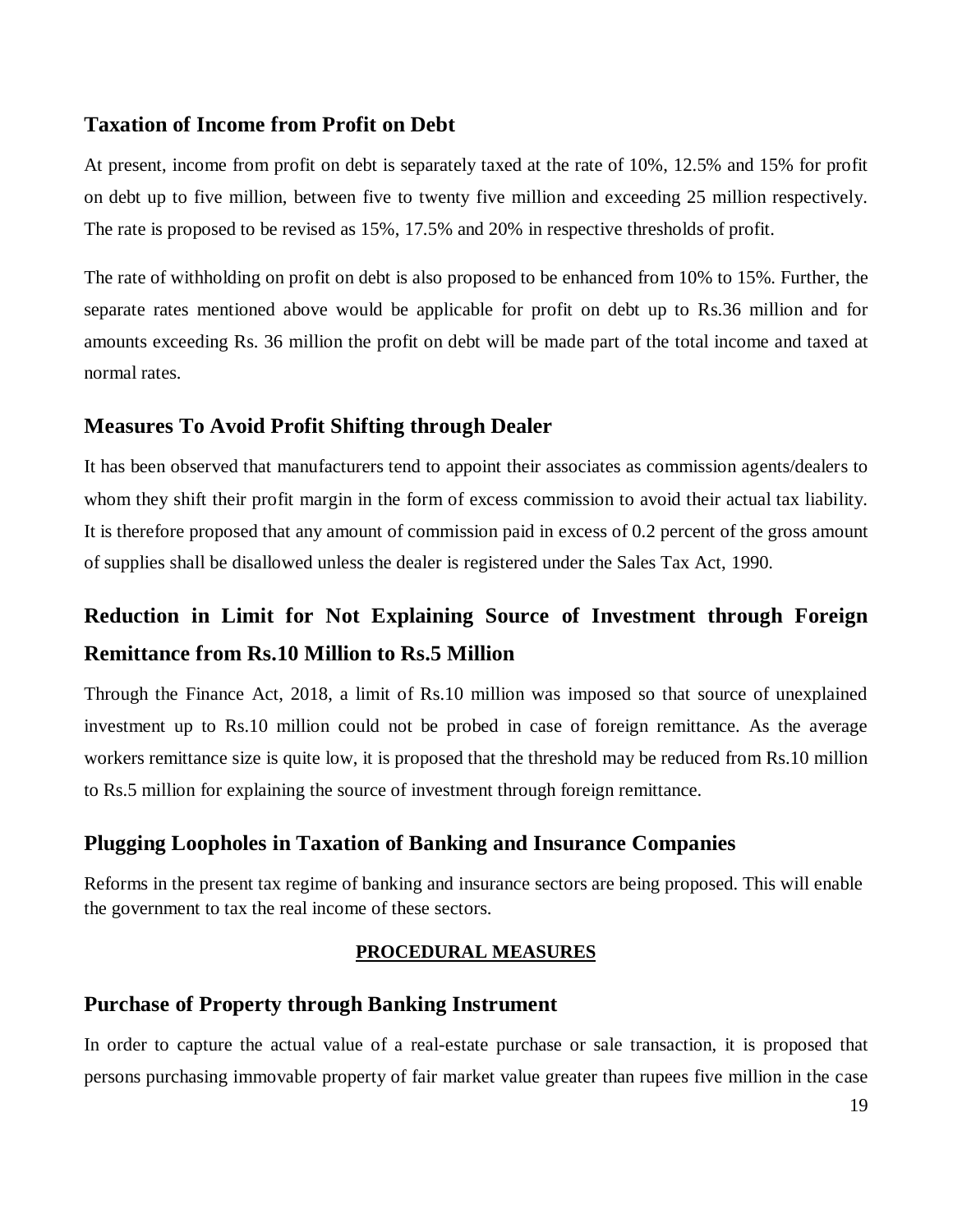of immovable property and one million or more in the case of movable property may be required to purchase through a banking instrument other than a bearer cheque and a penalty at the rate of five percent of FBR value of immovable property is proposed for violation of this requirement. Further in case of violation of this condition no depreciation allowance shall be available and purchase price for capital gain purpose shall also be treated as zero.

#### **Prosecution for Non-Filing of Return**

Process for prosecution is proposed to be made easier. It is also proposed that the moment prosecution is filed with the special judge, arrest of the person shall be possible.

#### **Simplified Tax Regime for Certain Sectors**

In order to broaden the tax base there is a need to simplify procedures regarding determination of tax payable and filing of return by certain sectors of economy. A new enabling section is therefore proposed to be introduced in the Income Tax Ordinance, 2001 which would empower the Federal Government to prescribe special procedures for scope and payment of tax, record keeping, filing of returns and assessment in respect of small businesses, construction business, medical practitioners, hospitals, educational institutions and any other sector specified by the Federal Government.

#### **Approval of Trusts and Welfare Institutions for Claiming 100% Tax Credit**

Non-profit organizations, trusts and welfare institutions are allowed hundred percent tax credit subject to fulfillment of certain conditions. NPOs which are recognized by the Commissioner under the law are allowed 100% tax credit. While condition of recognition of NPOs exists, there is no such requirement for trusts and welfare institutions. In order to ensure similar treatment and appraisal, it is proposed that trusts and welfare institutions may also be required to obtain recognition to avail the facility of 100% tax credit.

#### **Obtaining Data of Comparables from Independent Chartered Accountant**

Transfer pricing is a common method employed by associated companies to evade income tax by not declaring transactions on their true market value. In order to ascertain the actual market price in such situations, a comprehensive data of comparables is required. As such data is not readily available; it is